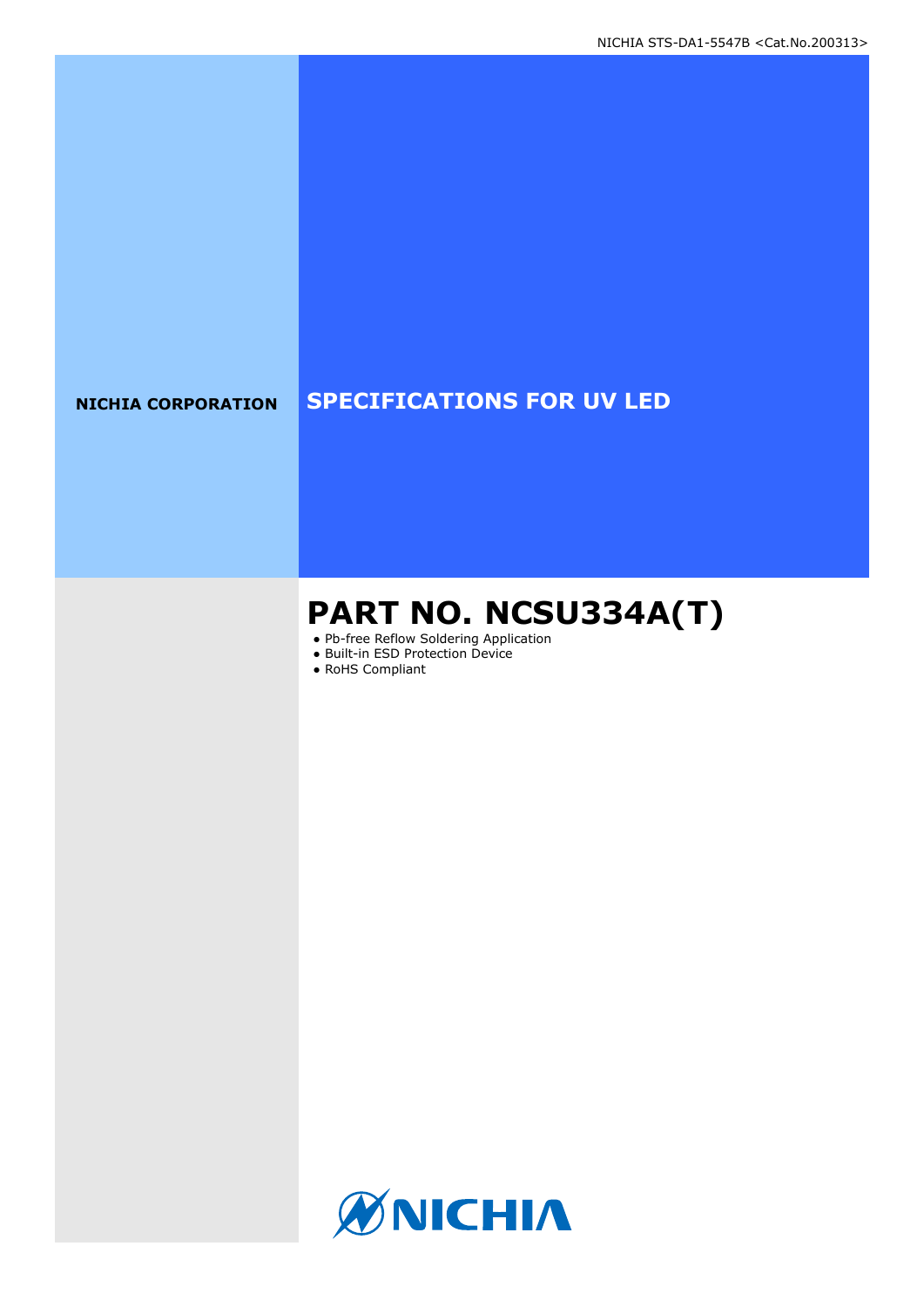## SPECIFICATIONS

### (1) Absolute Maximum Ratings

| Item                         | Symbol                       | Absolute Maximum Rating | Unit |
|------------------------------|------------------------------|-------------------------|------|
| <b>Forward Current</b>       | ΙF                           | 500                     | mA   |
| <b>Pulse Forward Current</b> | $\rm I_{FP}$                 | 600                     | mA   |
| Allowable Reverse Current    | Ιĸ                           | 85                      | mA   |
| Power Dissipation            | $P_{D}$                      | 3.16                    | W    |
| Operating Temperature        | $T_{\text{opr}}$             | $-10\nu 85$             | °C   |
| Storage Temperature          | ${\mathsf T}_{\textsf{sta}}$ | $-40 \sim 100$          | °C   |
| Junction Temperature         |                              | 110                     | ۰ς   |

\* Absolute Maximum Ratings at  $T_S = 25$ °C.

 $*$  I<sub>FP</sub> conditions with pulse width ≤10ms and duty cycle ≤10%.

#### (2) Initial Electrical/Optical Characteristics

| Item                | Symbol              | Condition     | Typ  | <b>Max</b>               | Unit |
|---------------------|---------------------|---------------|------|--------------------------|------|
| Forward Voltage     | $V_F$               | $I_F = 350mA$ | 5.2  | $\overline{\phantom{0}}$ |      |
| Radiant Flux        | $\Phi_e$            | $I_F = 350mA$ | 55   |                          | mW   |
| Peak Wavelength     | $\lambda_{\rm n}$   | $I_F = 350mA$ | 280  | -                        | nm   |
| Spectrum Half Width | Δλ                  | $I_F = 350mA$ | 10.0 | $\overline{\phantom{a}}$ | nm   |
|                     | $R_{\theta}$        |               | 8.4  | 9.9                      |      |
| Thermal Resistance  | $R_{\theta$ JC real |               | 4.3  | 4.6                      | °C/W |
|                     | $R_{\theta$ JC_el   |               | 4.1  | 4.4                      |      |

 $*$  Characteristics at T<sub>s</sub>=25°C.

\* Radiant Flux value as per CIE 127:2007 standard.

 $*$  R<sub>0JS</sub> is the thermal resistance from the junction to the T<sub>S</sub> measurement point.

\* Thermal resistance values (R<sub>θJC\_real</sub>) determined by considering the energy conversion efficiency(η<sub>e</sub>=3%). Refer to JESD51.

\* The thermal resistance value (R<sub>9JC</sub>) is used to perform logical analysis (e.g. computer-based thermal analysis simulation) and represents a thermal resistance between the die to the T<sub>C</sub> measurement point (PCB used: Aluminum PCB t=1.5mm, Insulating layer t=0.12mm).

\* For more details on thermal resistance, see CAUTIONS, (6) Thermal Management.

\* It is recommended to operate the LEDs at a current greater than 10% of the sorting current to stabilize the LED characteristics.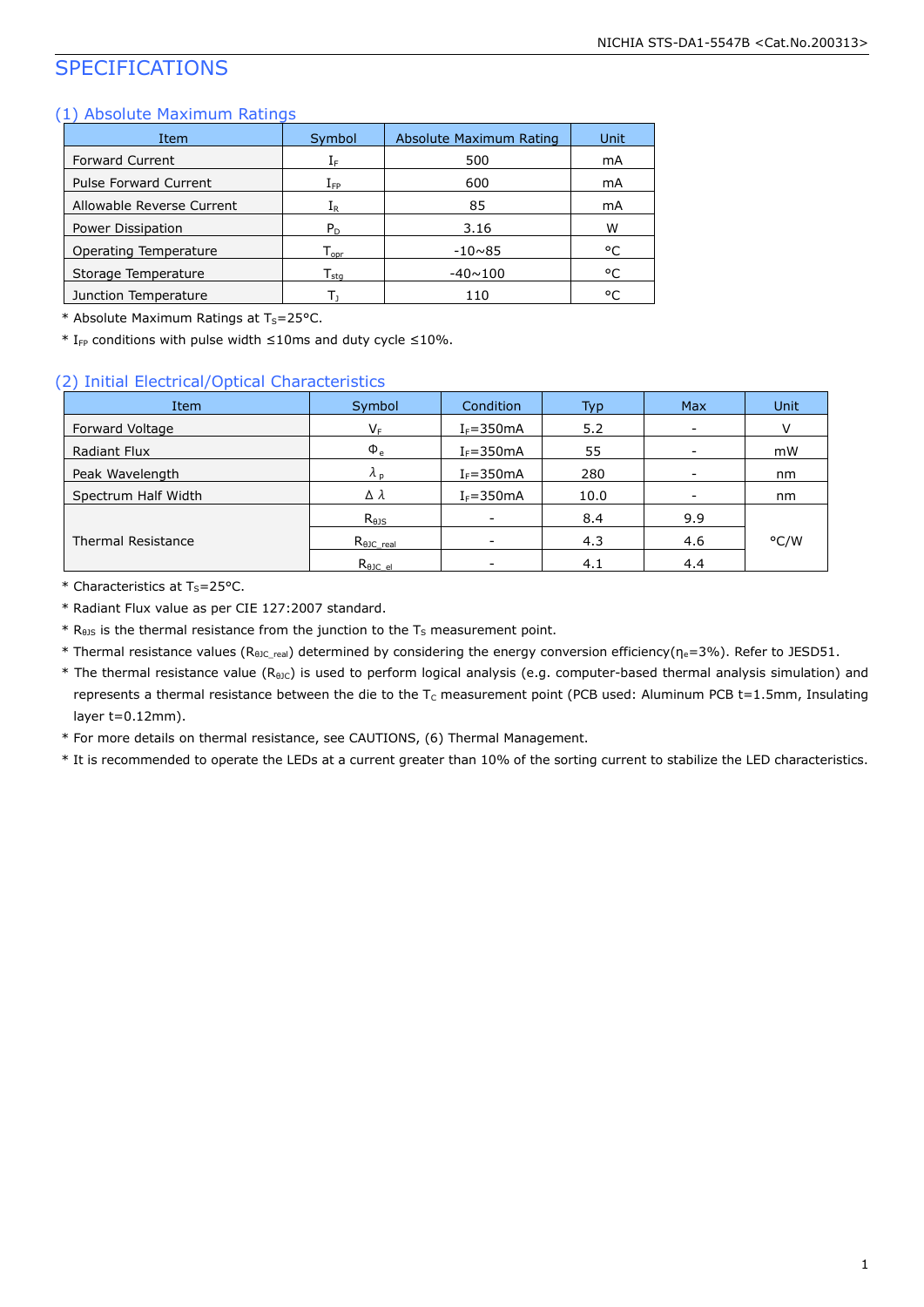## RANKS

| Item                   | Rank   | <b>Min</b> | <b>Max</b> | <b>Unit</b> |  |
|------------------------|--------|------------|------------|-------------|--|
| <b>Forward Voltage</b> |        | 4.5        | 6.0        |             |  |
| Radiant Flux           | P14d22 | 64.6       | 76.8       |             |  |
|                        | P14d21 | 54.4       | 64.6       |             |  |
|                        | P13d22 | 45.7       | 54.4       | mW          |  |
|                        | P13d21 | 38.4       | 45.7       |             |  |
| Peak Wavelength        | U280   | 275        | 285        | nm          |  |

 $*$  Ranking at T<sub>s</sub>=25°C.

\* Forward Voltage Tolerance: ±0.09V

\* Radiant Flux Tolerance: ±6.5%

\* Peak Wavelength Tolerance: ±3nm

\* LEDs from the above ranks will be shipped. The rank combination ratio per shipment will be decided by Nichia.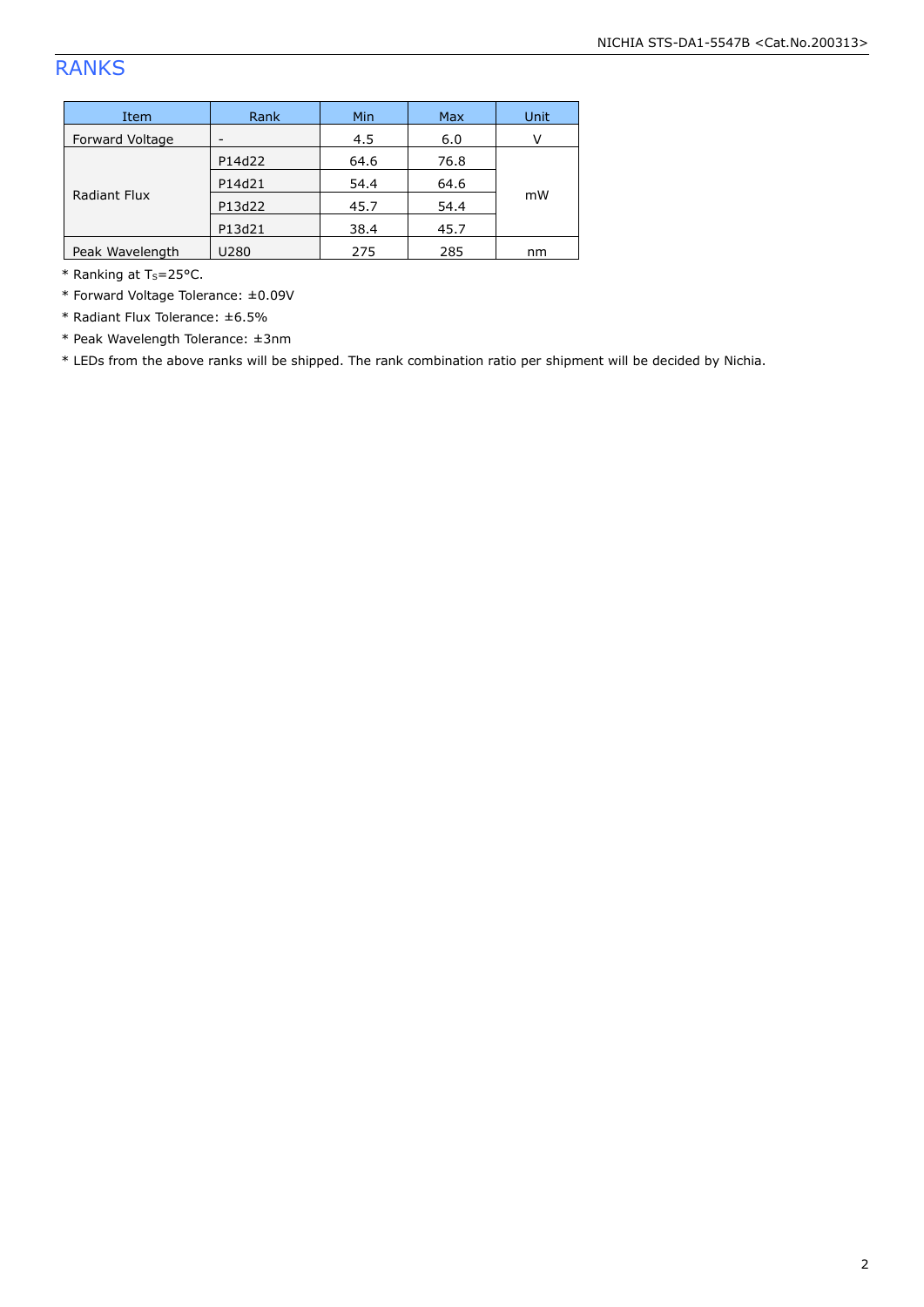## OUTLINE DIMENSIONS

- 
- \* 本製品はRoHS指令に適合しております。<br>This product complies with RoHS Directive. \* ポインプリックのことについて、 はっというのは、 はっというのは、 STS-DA7-14835<br>\* 括弧で囲まれた寸法は参考値です。 STS-DA7-14835 NOLL STS-DA7-14835 NOLL STS-DA7-14835<br>The dimension(s) in parentheses a
	- 管理番号 No.











| 項目 Item                                  |  | 内容 Description                 |  |
|------------------------------------------|--|--------------------------------|--|
| パッケージ材質<br>Package Materials             |  | セラミックス<br>Ceramics             |  |
| ガラス窓材質<br>Glass Materials                |  | 硬質ガラス/コバール<br>Hard Glass/Kovar |  |
| 雷極材質<br><b>Electrodes Materials</b>      |  | 金メッキ<br>Au-plated              |  |
| ダイヒートシンク材質<br>Die Heat Sink<br>Materials |  | 金メッキ<br>Au-plated              |  |
| 質量<br>Weight                             |  | 0.28q(TYP)                     |  |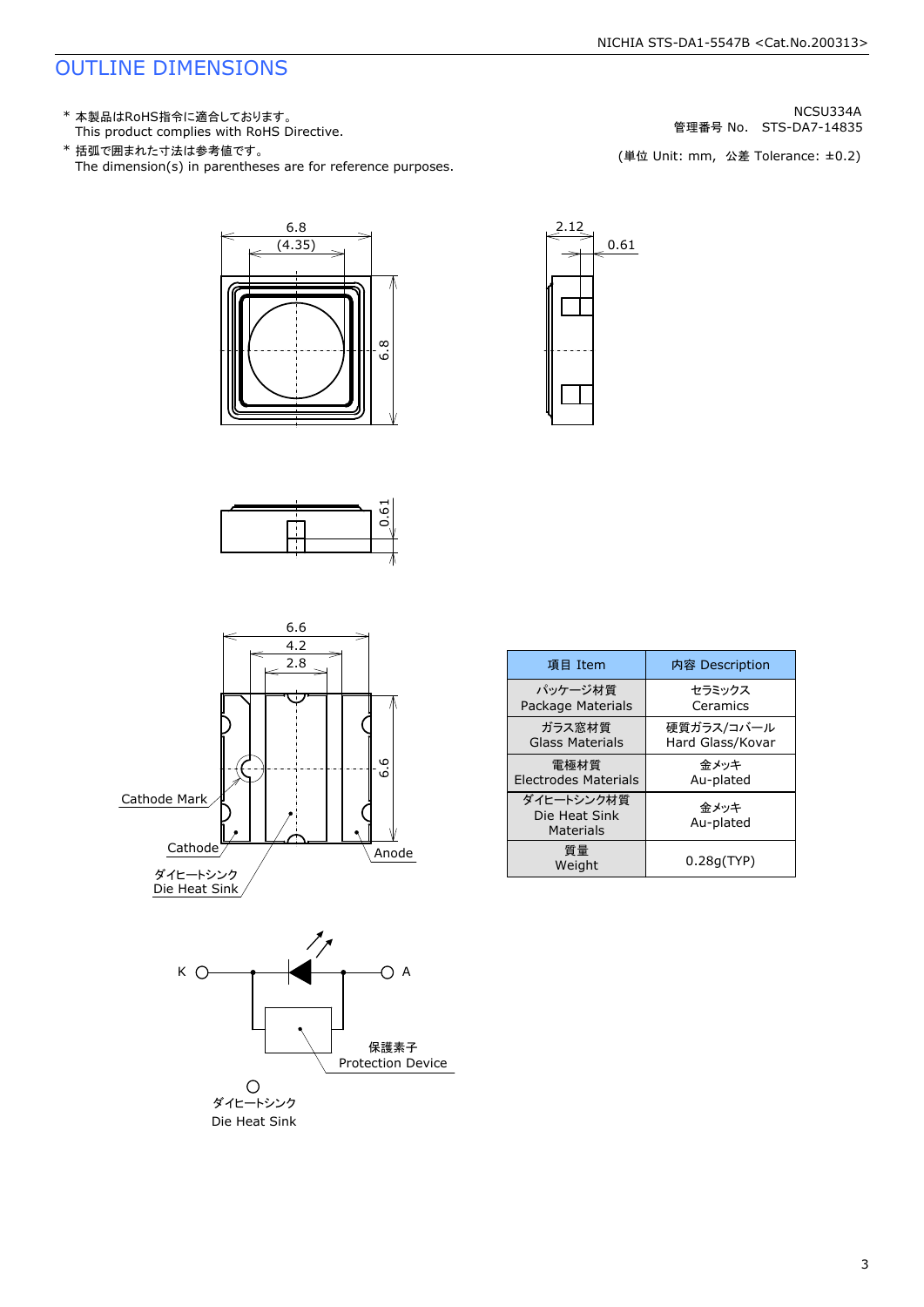### SOLDERING

• Recommended Reflow Soldering Condition(Lead-free Solder)



● Recommended Soldering Pad Pattern



(単位 Unit: mm)

- \* This LED is designed to be reflow soldered to a PCB. If dip soldered or hand soldered, Nichia will not guarantee its reliability.
- \* Reflow soldering must not be performed more than twice.
- \* When the LEDs are cooled from the peak reflow temperature, ensure that the cooling is performed very gradually to avoid excessive stress on the LED (e.g. causing cracks in the solder joints). Ensure that sufficient preliminary verification is performed to ensure that there are no issues with the chosen reflow soldering conditions/process.
- \* During reflow soldering, the heat and atmosphere in the reflow oven may cause the optical characteristics to degrade. In particular, reflow soldering performed with an air atmosphere may have a greater negative effect on the optical characteristics than if a nitrogen atmosphere is used; Nichia recommends using a nitrogen reflow atmosphere.
- \* Repairing should not be done after the LEDs have been soldered. It should be confirmed beforehand whether the characteristics of the LEDs will or will not be damaged by repairing.
- \* The Die Heat Sink should be soldered to customer PCB. If it is difficult or impossible, use high heat-dissipating adhesive.
- \* When soldering, do not apply stress to the LED while the LED is hot.
- \* When using a pick and place machine, choose an appropriate nozzle for this product.
- \* The soldering pad pattern above is a general recommendation for LEDs to be mounted without issues; if a high degree of precision is required for the chosen application (i.e. high-density mounting), ensure that the soldering pad pattern is optimized.
- \* When flux is used, it should be a halogen free flux. Ensure that the manufacturing process is not designed in a manner where the flux will come in contact with the LEDs.
- \* Ensure that there are no issues with the type and amount of solder that is being used.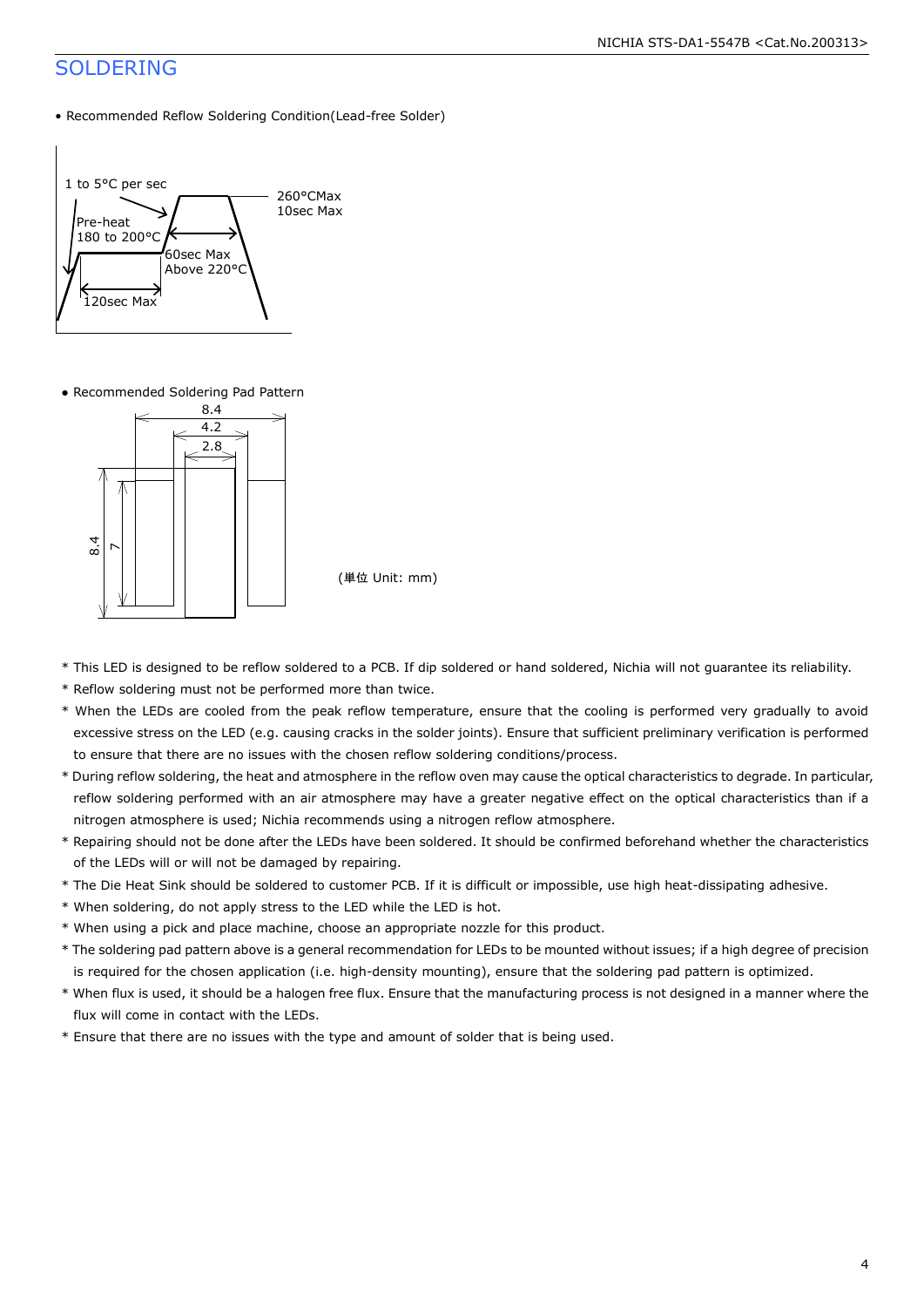## PACKAGING - BULK



- Products shipped in anti-static *IC packs* are packed in a moisture-proof bag.<br>They are shipped in cardboard boxes to protect them from external forces during transportation. 本製品はICパックに入れたのち、輸送の衝撃から保護するためダンボールで梱包します。 \*
- Do not drop or expose the box to external forces as it may damage the products. 取り扱いに際して、落下させたり、強い衝撃を与えたりしますと、製品を損傷させる原因になりますので注意して下さい。 \*
- Do not expose to water. The box is not water-resistant. ダンボールには防水加工がされておりませんので、梱包箱が水に濡れないよう注意して下さい。 \*
- Using the original package material or equivalent in transit is recommended. 輸送、運搬に際して弊社よりの梱包状態あるいは同等の梱包を行って下さい。 \*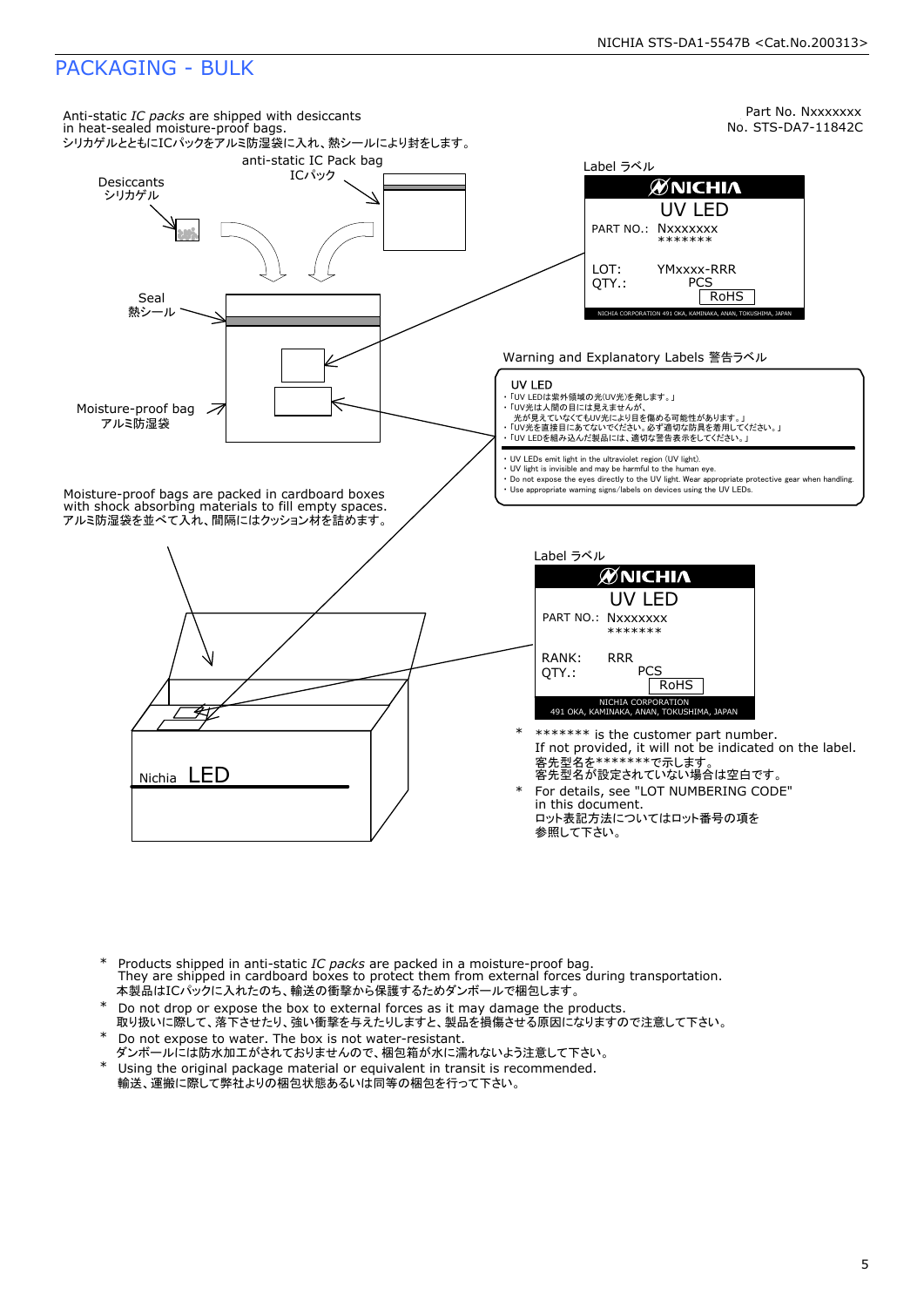## TAPE AND REEL DIMENSIONS

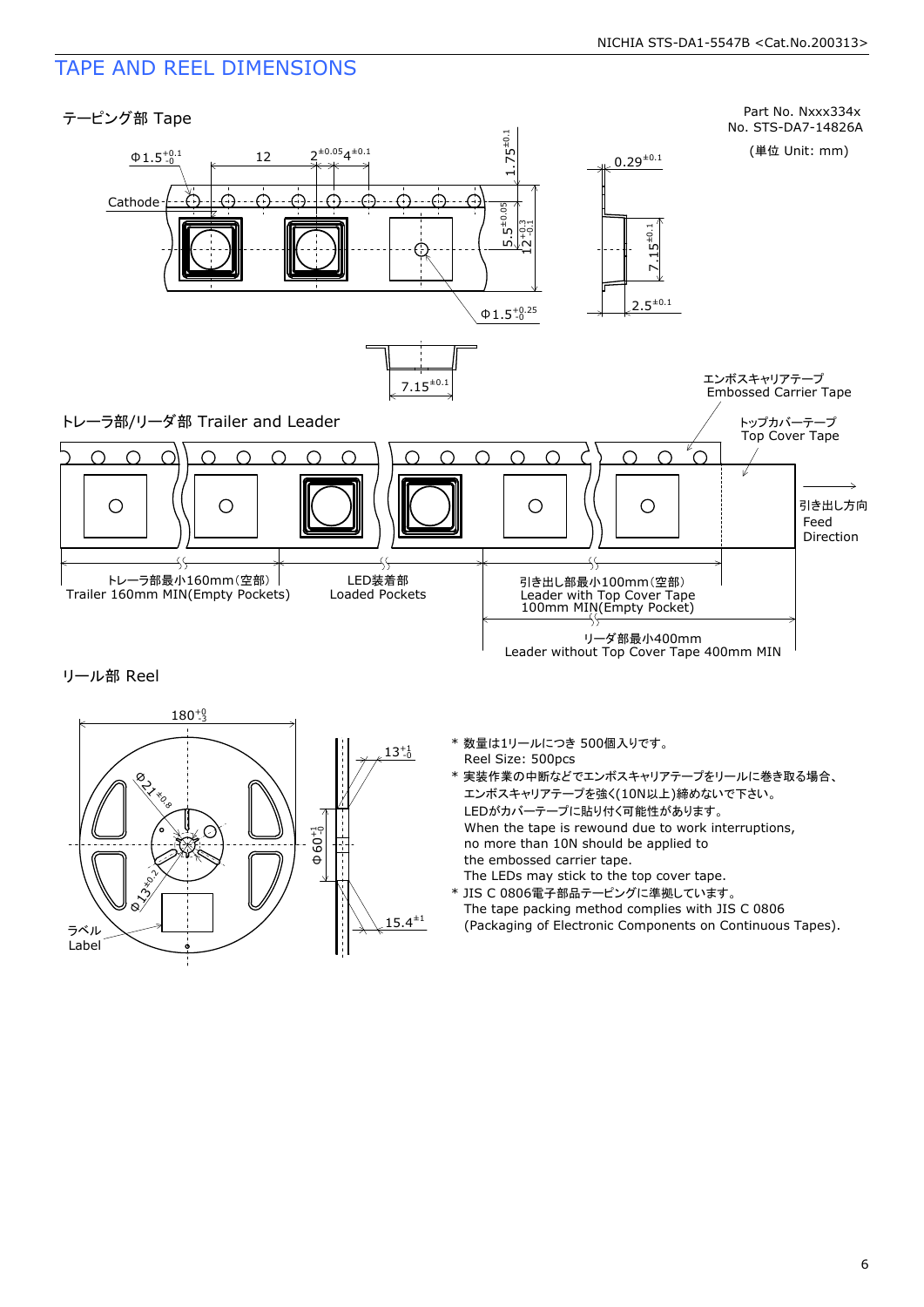Part No. Nxxxxxxx<br>No. STS-DA7-11776C Reels are shipped with desiccants in heat-sealed moisture-proof bags.<br>シリカゲルとともにリールをアルミ防湿袋に入れ、熱シールにより封をします。 Label ラベル Desiccants Reel<br>シリカゲル リール **ØNICHIA** RoHS Nxxxxxxx UV LED \*\*\*\*\*\*\* Q NICHIA CORPORATION <sup>491</sup> OKA, KAMINAKA, ANAN, TOKUSHIMA, JAPAN LOT: QTY.: YMxxxx-RRR PCS PART NO.: Seal<br>熱シール Warning and Explanatory Labels 警告ラベル Moisture-proof Bag UV LED アルミ防湿袋 ・ 「UV LEDは紫外領域の光(UV光)を発します。」 ・ 「UV光は人間の目には見えませんが、<br>- 光が見えていなくてもUV光により目を傷める可能性があります。」<br>・ 「UV光を直接目にあてないでください。必ず適切な防具を着用してください。」 ・ 「UV LEDを組み込んだ製品には、適切な警告表示をしてください。」 ・ UV LEDs emit light in the ultraviolet region (UV light). ・ UV light is invisible and may be harmful to the human eye. Moisture-proof bags are packed in cardboard boxes ・ Do not expose the eyes directly to the UV light. Wear appropriate protective gear when handling. with corrugated partitions. ・ Use appropriate warning signs/labels on devices using the UV LEDs. アルミ防湿袋を並べて入れ、ダンボールで仕切ります。 Label ラベル **ØNICHIA** UV LED<br>
PART NO.:  $Nxxxxxxx$ <br>
\*\*\*\*\*\*<br>
RANK: RRR<br>
QTY.:  $PCS$ PART NO.: NXXXXXXX<br>
\*\*\*\*\*\*\*<br>
RANK: RRR<br>
QTY.: PCS<br>
MICHIA CORPORATION<br>
491 OKA, KAMINAKA, ANAN, TOKUSHIMA, JAPAN RANK:<br>OTY.: \* \*\*\*\*\*\*\*\* is the customer part number.<br>If not provided, it will not be indicated on the label.<br>客先型名を\*\*\*\*\*\*\*で示します。<br>そ先型名が設定されていない場合は空白です。<br>in this document.<br>in this document.<br>ロット表記方法についてはロット番号の項を Nichia LED For details, see "LOT NUMBERING CODE" \* in this document. 参照して下さい。

- Products shipped on tape and reel are packed in a moisture-proof bag. They are shipped in cardboard boxes to protect them from external forces during transportation. 本製品はテーピングしたのち、輸送の衝撃から保護するためダンボールで梱包します。 \*
- Do not drop or expose the box to external forces as it may damage the products. 取り扱いに際して、落下させたり、強い衝撃を与えたりしますと、製品を損傷させる原因になりますので注意して下さい。 \*
- Do not expose to water. The box is not water-resistant. ダンボールには防水加工がされておりませんので、梱包箱が水に濡れないよう注意して下さい。 \*
- \* Using the original package material or equivalent in transit is recommended. 輸送、運搬に際して弊社よりの梱包状態あるいは同等の梱包を行って下さい。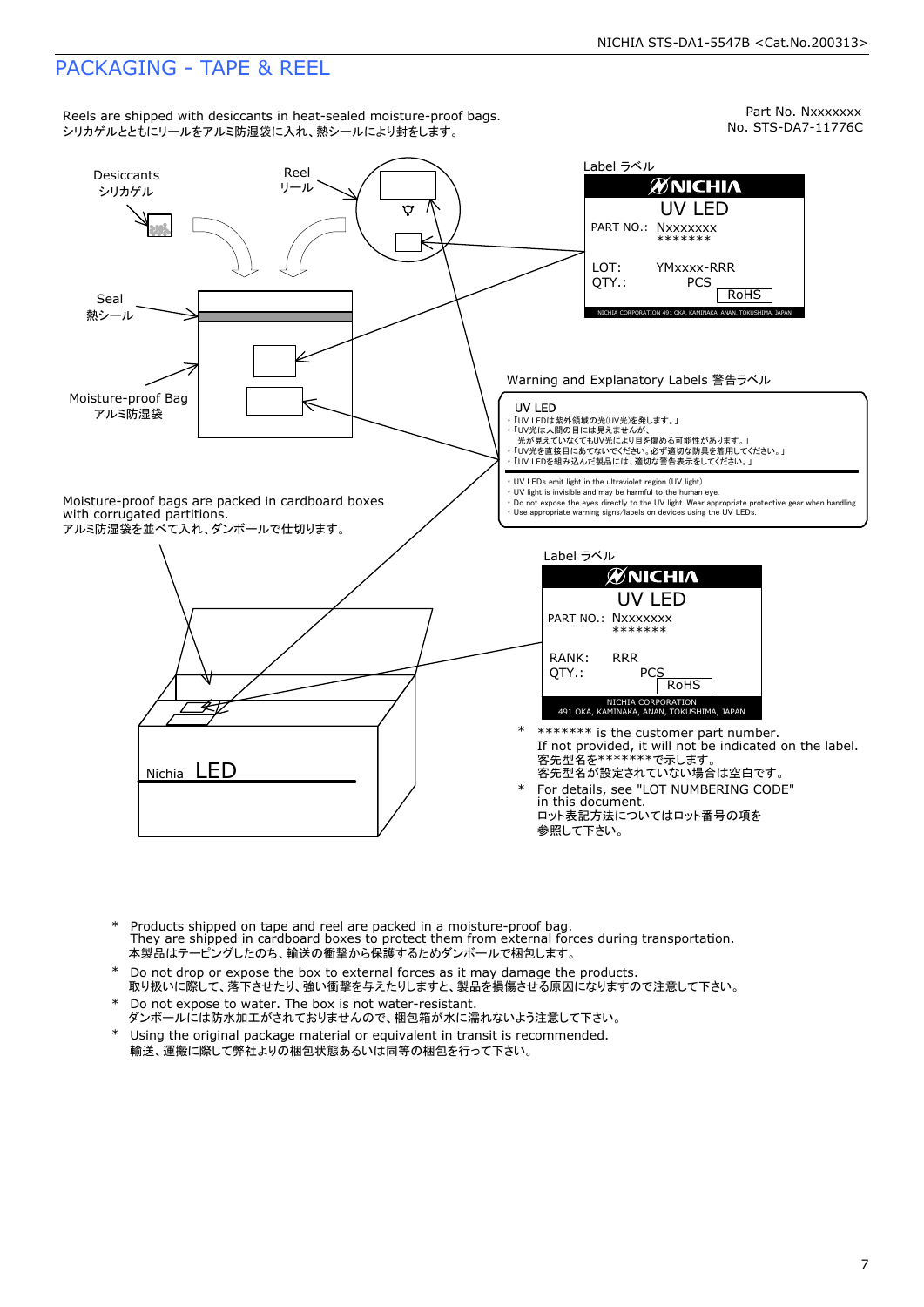## LOT NUMBERING CODE

Lot Number is presented by using the following alphanumeric code.

YMxxxx - RRR

Y - Year

| Year |   |
|------|---|
| 2019 |   |
| 2020 | Κ |
| 2021 |   |
| 2022 | м |
| 2023 | Ν |
| 2024 |   |

#### M - Month

| Month | м | Month | M |
|-------|---|-------|---|
|       |   |       |   |
| 2     |   | Ο     |   |
|       |   | q     |   |
|       |   | 10    |   |
|       |   | 11    |   |
|       |   | 12    |   |

xxxx-Nichia's Product Number

RRR-Ranking by Wavelength, Ranking by Radiant Flux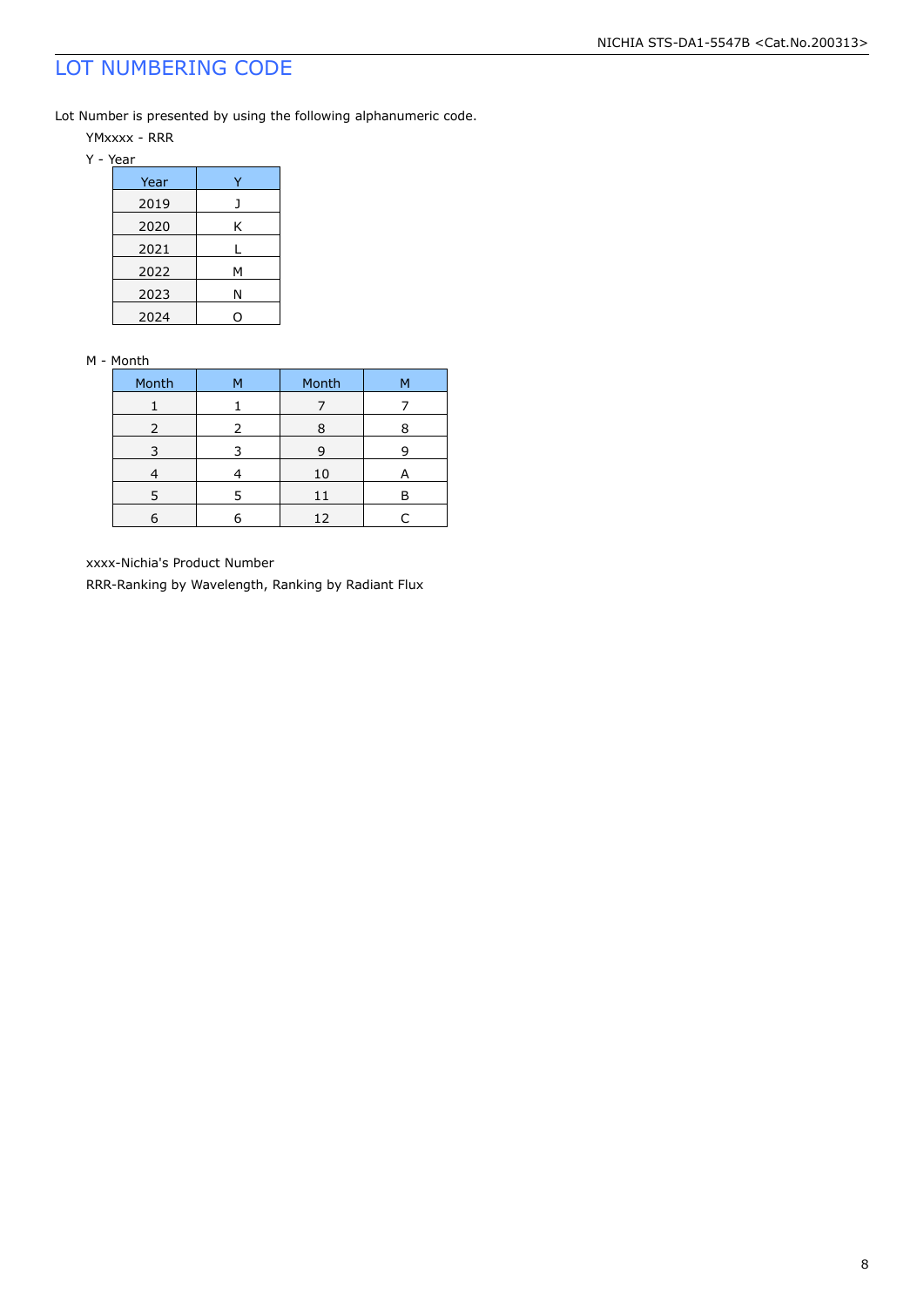## DERATING CHARACTERISTICS

NCSU334A 管理番号 No. STS-DA7-15039



はんだ接合部温度(ダイヒートシンク部)-許容順電流特性 **Solder Temperature(Die Heat Sink) vs Allowable Forward Current**

![](_page_9_Figure_5.jpeg)

#### デューティー比-許容順電流特性 **Duty Ratio vs**

10 100 1000 1 10 100 500 600 許容順電流<br>Allowable Forward Current(mA) Allowable Forward Current(mA) デューティー比 Duty Ratio(%) **Allowable Forward Current**  $T_A = 25^{\circ}C$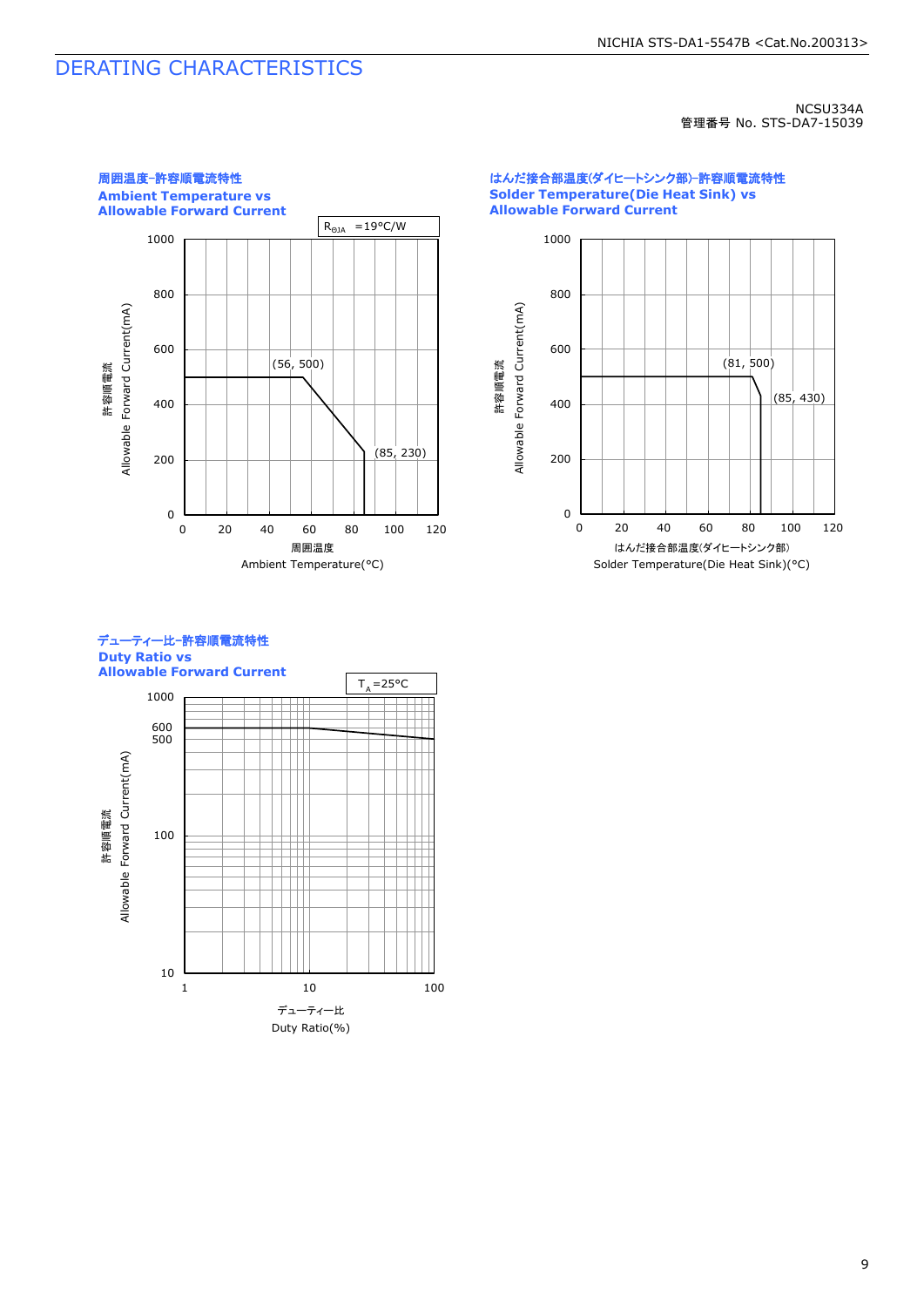## OPTICAL CHARACTERISTICS

![](_page_10_Figure_2.jpeg)

NCSU334A 管理番号 No. STS-DA7-15040

![](_page_10_Figure_4.jpeg)

![](_page_10_Figure_5.jpeg)

![](_page_10_Figure_6.jpeg)

\* 本特性はピーク波長ランクU280xに対応しています。 The graphs above show the characteristics for U280x LEDs of this product.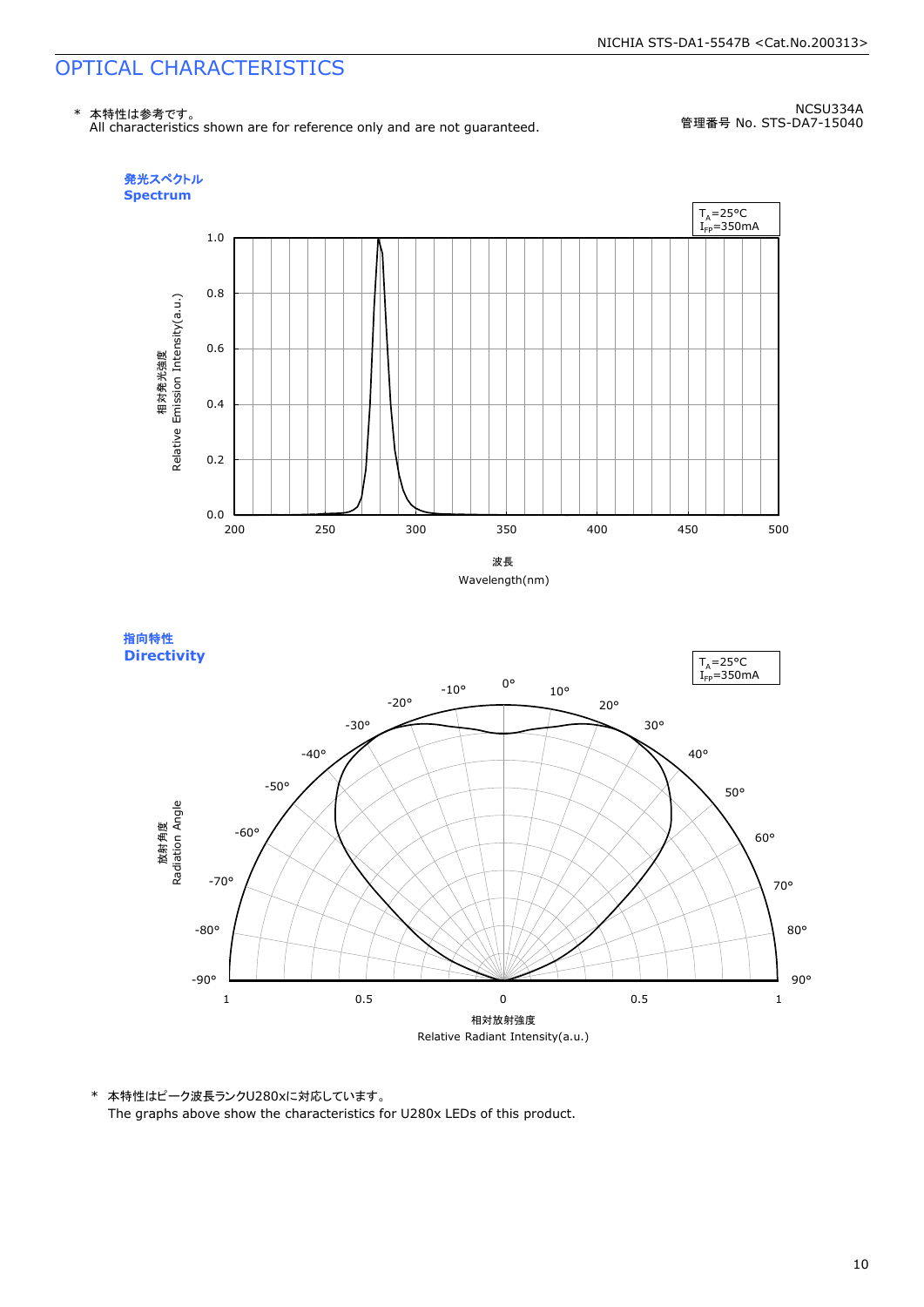## FORWARD CURRENT CHARACTERISTICS / TEMPERATURE CHARACTERISTICS

\* 本特性は参考です。

All characteristics shown are for reference only and are not guaranteed.

NCSU334A 管理番号 No. STS-DA7-15041

![](_page_11_Figure_5.jpeg)

\* 本特性はピーク波長ランクU280xに対応しています。 The graphs above show the characteristics for U280x LEDs of this product.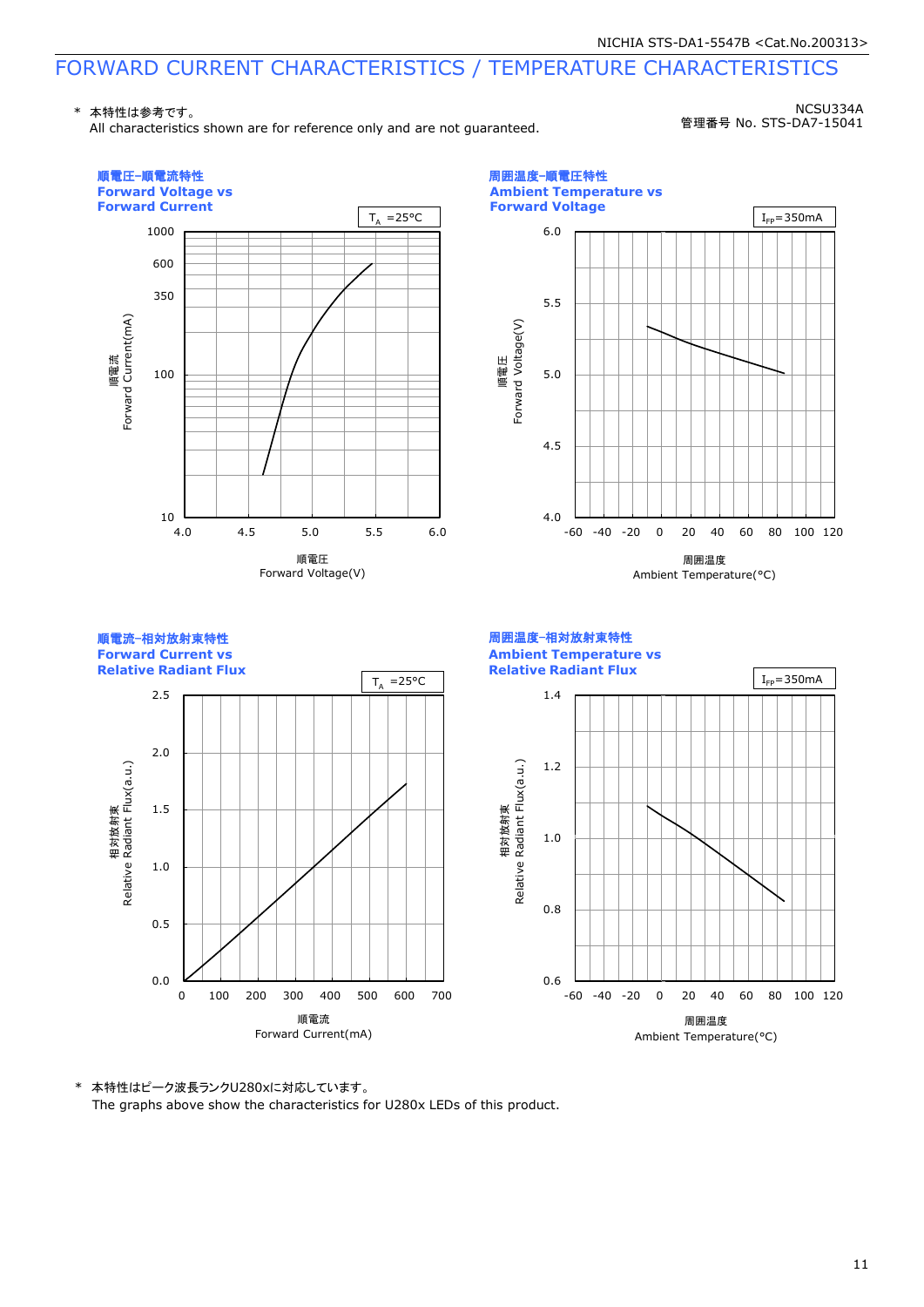## FORWARD CURRENT CHARACTERISTICS / TEMPERATURE CHARACTERISTICS

#### \* 本特性は参考です。

All characteristics shown are for reference only and are not guaranteed.

NCSU334A 管理番号 No. STS-DA7-15042

![](_page_12_Figure_5.jpeg)

\* 本特性はピーク波長ランクU280xに対応しています。 The graphs above show the characteristics for U280x LEDs of this product.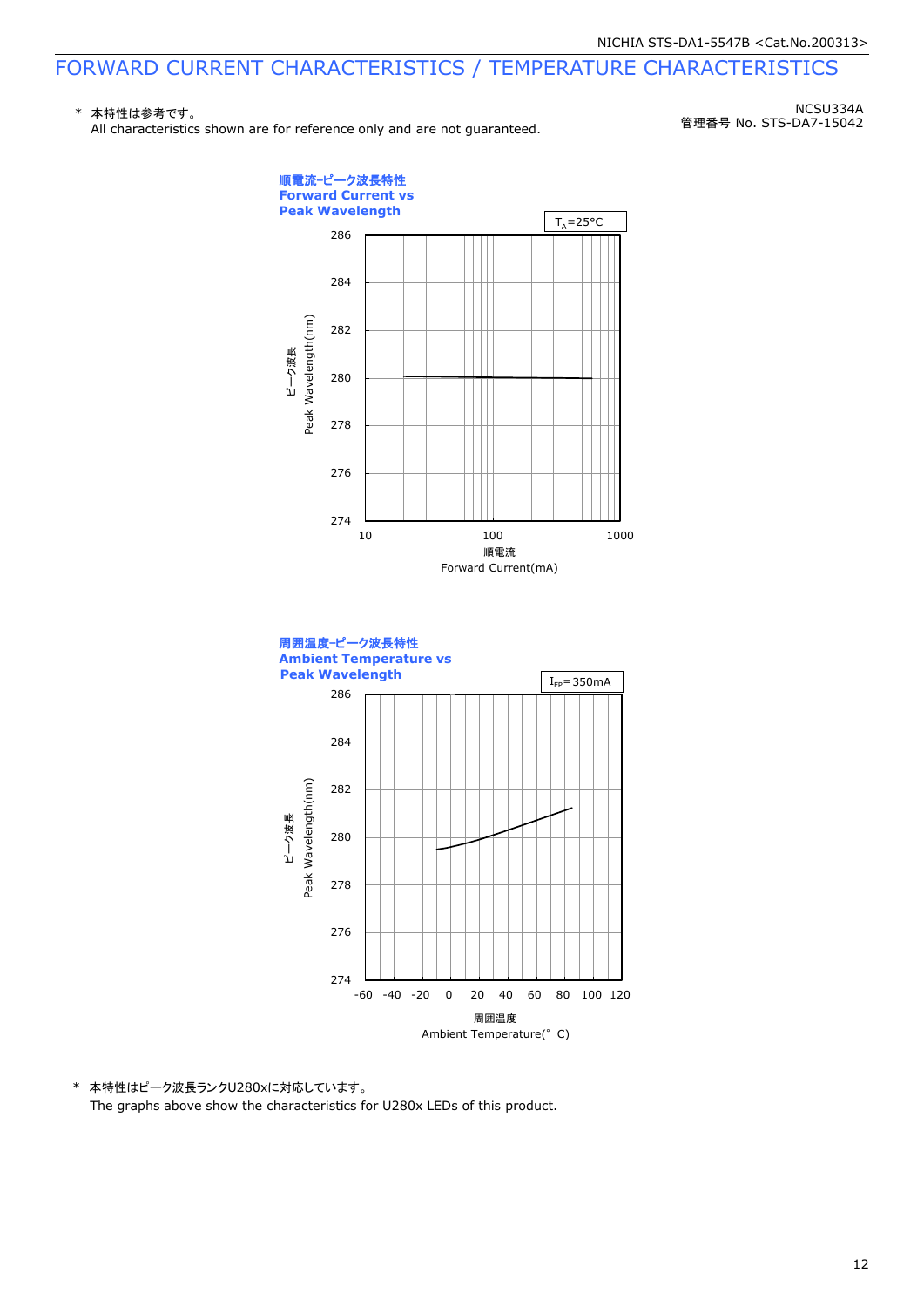## RELIABILITY

#### (1) Tests and Results

| <b>Test</b>                                           | Reference<br><b>Standard</b> | <b>Test Conditions</b>                                                             | <b>Test</b><br><b>Duration</b> | <b>Failure</b><br>Criteria<br># | <b>Units</b><br>Failed/Tested |
|-------------------------------------------------------|------------------------------|------------------------------------------------------------------------------------|--------------------------------|---------------------------------|-------------------------------|
| Resistance to<br>Soldering Heat<br>(Reflow Soldering) | JEITA ED-4701<br>300 301     | $T_{\text{std}}$ =260°C, 10sec, 2reflows,<br>Precondition: 30°C, 70%RH, 168hr      |                                | #1                              | 0/6                           |
| Thermal Shock(Air to Air)                             |                              | -40°C to 100°C, 15min dwell                                                        | 100cycles                      | #1                              | 0/6                           |
| High Temperature<br>Storage                           | JEITA ED-4701<br>200 201     | $T_A = 100$ °C                                                                     | 1000hours                      | #1                              | 0/6                           |
| Low Temperature<br>Storage                            | JEITA ED-4701<br>200 202     | $T_A = -40$ °C                                                                     | 1000hours                      | #1                              | 0/6                           |
| Room Temperature<br>Operating Life                    |                              | $T_A = 25^{\circ}C$ , I <sub>F</sub> =500mA<br>Test board: See NOTES below         | 1000hours                      | #1                              | 0/6                           |
| High Temperature<br>Operating Life                    |                              | $T_A = 85^{\circ}C$ , I <sub>F</sub> =200mA<br>Test board: See NOTES below         | 1000hours                      | #1                              | 0/6                           |
| Temperature Humidity<br>Operating Life                |                              | 60°C, RH=90%, I <sub>F</sub> =350mA<br>500hours<br>Test board: See NOTES below     |                                | #1                              | 0/6                           |
| Low Temperature<br>Operating Life                     |                              | $T_A = -10$ °C, I <sub>F</sub> =500 mA<br>Test board: See NOTES below              | 1000hours                      | #1                              | 0/6                           |
| Vibration                                             | JEITA ED-4701<br>400 403     | 200m/s <sup>2</sup> , 100 $\sim$ 2000 $\sim$ 100Hz,<br>4cycles, 4min, each X, Y, Z | 48minutes                      | #1                              | 0/6                           |
| Electrostatic Discharges                              | JEITA ED-4701<br>300 304     | HBM, $2kV$ , $1.5k\Omega$ , $100pF$ , 3pulses,<br>alternately positive or negative |                                | #1                              | 0/6                           |

NOTES:

1) Test board: Al board thickness=1.5mm, copper layer thickness=0.07mm, R<sub>0JA</sub>≈19°C/W

2) Measurements are performed after allowing the LEDs to return to room temperature.

#### (2) Failure Criteria

| Criteria # | Items                    | Conditions    | Failure Criteria                 |
|------------|--------------------------|---------------|----------------------------------|
|            | Forward Voltage( $V_F$ ) | $I_F = 350mA$ | $>$ Initial value $\times$ 1.1   |
| #1         | Radiant Flux( $\Phi_F$ ) | $I_F = 350mA$ | $\le$ Initial value $\times$ 0.7 |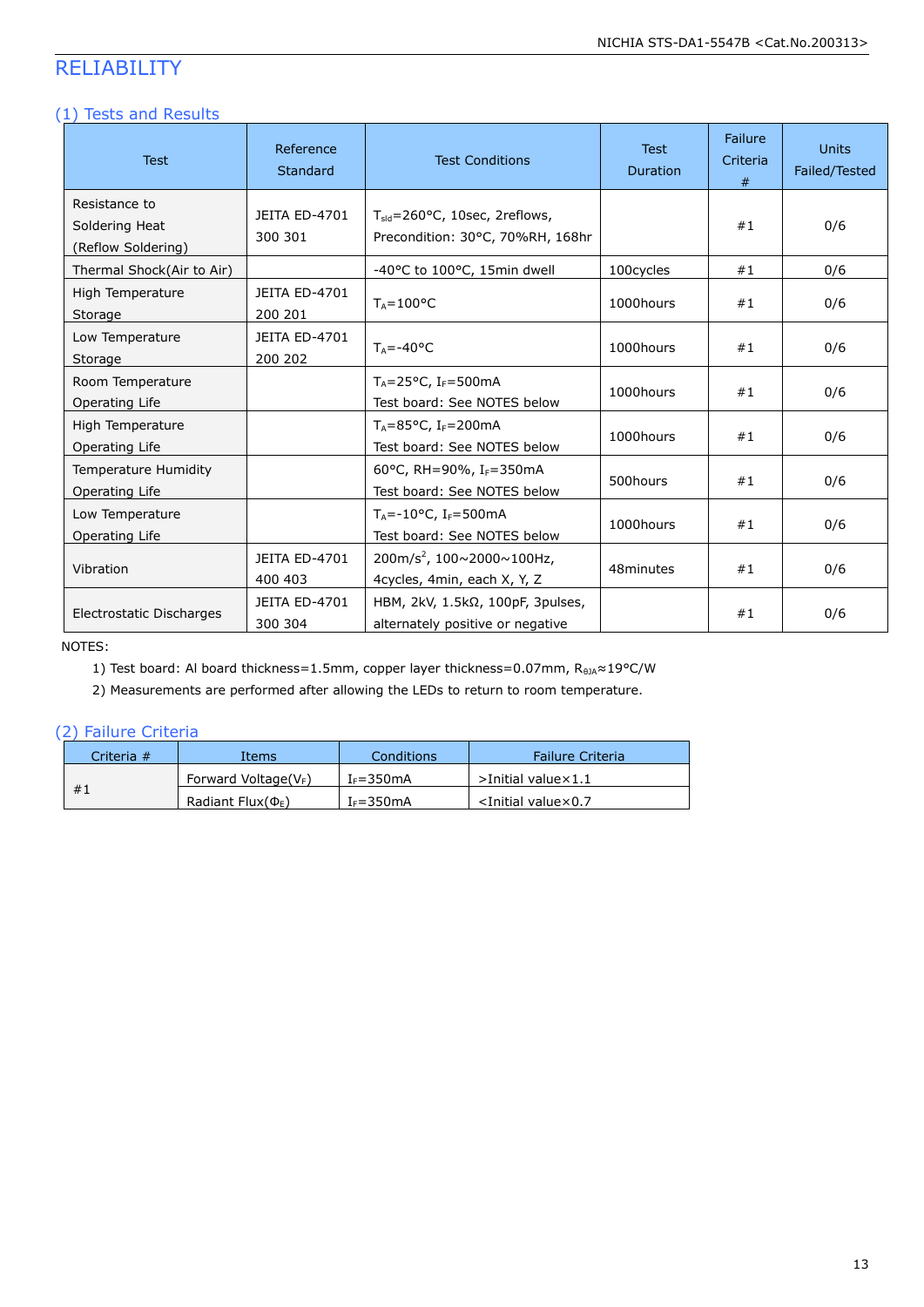## CAUTIONS

#### (1) Storage

|         | Conditions                  | Temperature | <b>Humidity</b> | <b>Time</b>                      |
|---------|-----------------------------|-------------|-----------------|----------------------------------|
|         | Before Opening Aluminum Bag | ≤30°C       | $\leq$ 90%RH    | Within 1 Year from Delivery Date |
| Storage | After Opening Aluminum Bag  | ≤30°C       | ≤70%RH          | $\leq$ 168 hours                 |
| Baking  |                             | 65±5°C      | -               | $\geq$ 24 hours                  |

● The storage/packaging requirements for this LED are comparable to JEDEC Moisture Sensitivity Level (MSL) 3 or equivalent. Nichia used IPC/JEDEC STD-020 as a reference to rate the MSL of this LED.

- This LED uses a package that could absorb moisture; if the package absorbs moisture and is exposed to heat during soldering, it may cause the moisture to vaporize and the package to expand and the resulting pressure may cause internal delamination. This may cause the optical characteristics to degrade. To minimize moisture absorption in storage/transit, moisture-proof aluminum bags are used for the LEDs with a silica gel packet to absorb any air moisture in the bag. The silica gel beads turn blue to red as they absorb moisture.
- Once the moisture-proof aluminum bag is open, ensure that the LED is soldered to a PCB within the range of the conditions above. To store any remaining unused LEDs, use a hermetically sealed container with silica gel desiccants. Nichia recommends placing them back to the original moisture-proof bag and reseal it.
- If the "After Opening" storage time has been exceeded or any pink silica gel beads are found, ensure that the LED are baked before use. Baking should only be done once.
- This LED has gold-plated electrodes. If the LEDs are exposed to a corrosive environment, it may cause the plated surface to tarnish causing issues (i.e. solderability). Ensure that when storing LEDs, a hermetically sealed container is used. Nichia recommends placing them back to the original moisture-proof bag and reseal it.
- To prevent substances/gases from affecting the plated surface, ensure that the parts/materials used with the LEDs in the same assembly/system do not contain sulfur (e.g. gasket/seal, adhesive, etc.). If the plating is contaminated, it may cause issues (e.g. electric connection failures). If a gasket/seal is used, silicone rubber gaskets/seals are recommended; ensure that this use of silicone does not result in issues (e.g. electrical connection failures) caused by low molecular weight volatile siloxane.
- To avoid condensation, the LEDs must not be stored in areas where temperature and humidity fluctuate greatly.
- Do not store the LEDs in a dusty environment.
- Do not expose the LEDs to direct sunlight and/or an environment over a long period of time where the temperature is higher than normal room temperature.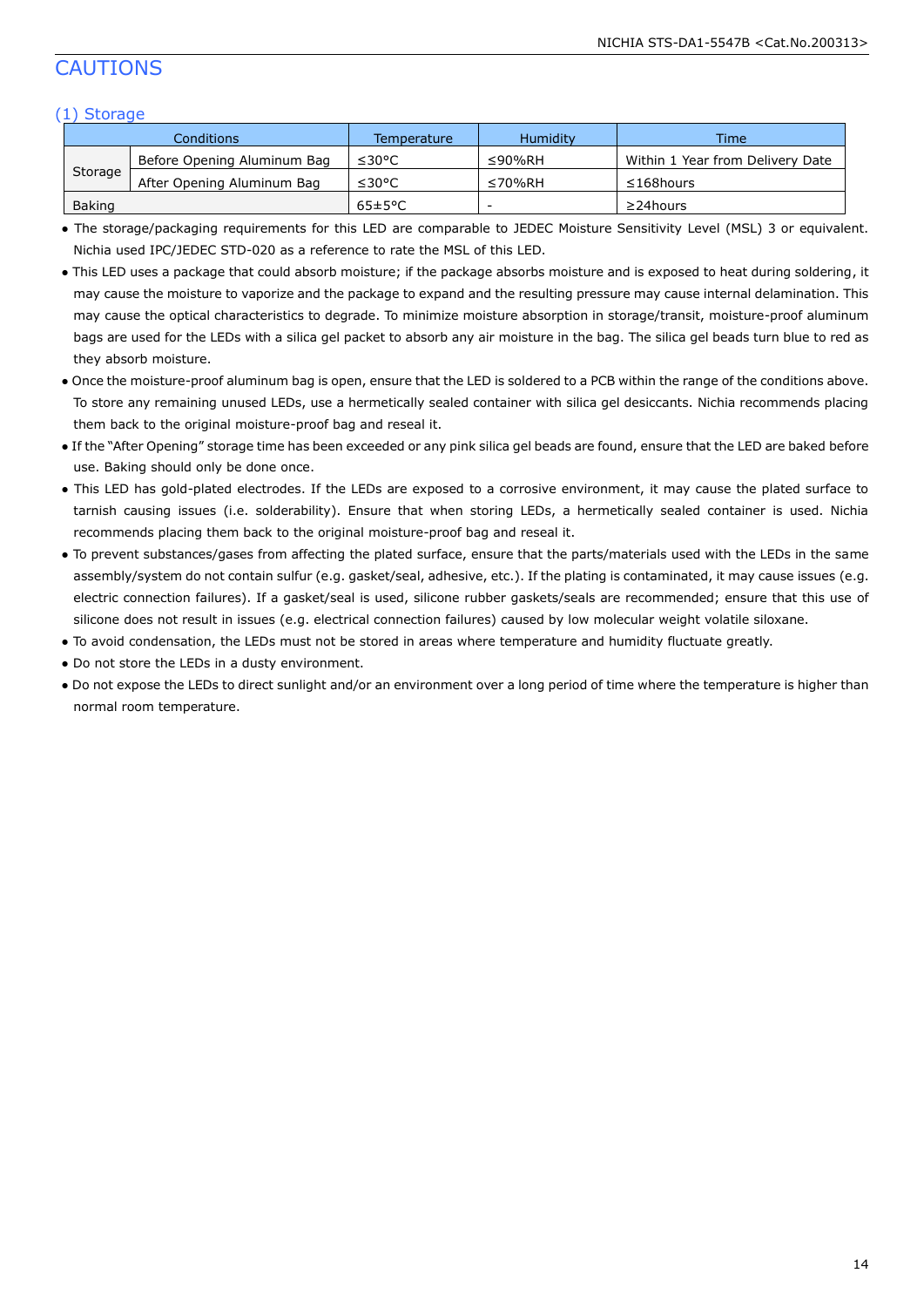#### (2) Directions for Use

● The circuit must be designed to ensure that the Absolute Maximum Ratings are not exceeded for each LED. The LEDs should be operated at a constant current per LED. In the case of operating at a constant voltage, Circuit B is recommended. If Circuit A is used, it may cause the currents flowing through the LEDs to vary due to the variation in the forward voltage characteristics of the LEDs on the circuit.

![](_page_15_Figure_3.jpeg)

- This LED is designed to be operated at a forward current. Ensure that no voltage is applied to the LED in the forward/reverse direction while the LED is off. If the LEDs are used in an environment where reverse voltages are applied to the LED continuously, it may cause electrochemical migration to occur causing the LED to be damaged. When not in use for a long period of time, the system's power should be turned off to ensure that there are no issues/damage.
- To stabilize the LED characteristics while in use, Nichia recommends that the LEDs are operated at currents ≥ 10% of the sorting current.
- Ensure that transient excessive voltages (e.g. lightning surge) are not applied to the LEDs.
- If the LEDs are used for outdoor applications, ensure that necessary measures are taken (e.g. protecting the LEDs from water/salt damage and high humidity).
- Although this LED is specifically designed to emit invisible light, a small amount of light in the visible region exists in the emission spectrum. Ensure that when using the LEDs for sensors, verification is performed to ensure that the emission spectrum is fit for the intended use.
- If this product is stored and/or used constantly under high humidity conditions, it may accelerate the deterioration of the die; this may cause the radiant flux to decrease. If the LEDs are stored and/or used under these conditions, sufficient verification must be done prior to use to ensure there are no issues for the chosen application.
- Do not design this LED into applications where condensation may occur. If the LEDs are stored/operated in these environments, it may cause issues (e.g. current leaks that cause the radiant flux to decrease).

#### (3) Handling Precautions

- Do not handle the LEDs with bare hands:
	- this may contaminate the LED surface and have an effect on the optical characteristics,
	- this may cause the LED to deform and/or the wire to break causing a catastrophic failure (i.e. the LED not to illuminate).
- When handling the product with tweezers, be careful not to apply excessive force to the glass. Otherwise, The glass can be cut, chipped, delaminate or deformed, causing wire-bond breaks and catastrophic failures.
- Dropping may cause damage to the LED (e.g. deformation).
- Do not stack assembled PCBs together. Otherwise, it may cause damage to the glass cover (e.g. cut, scratch, chip, crack, delamination and deformation) and the wire to break causing a catastrophic failure (i.e. the LED not to illuminate).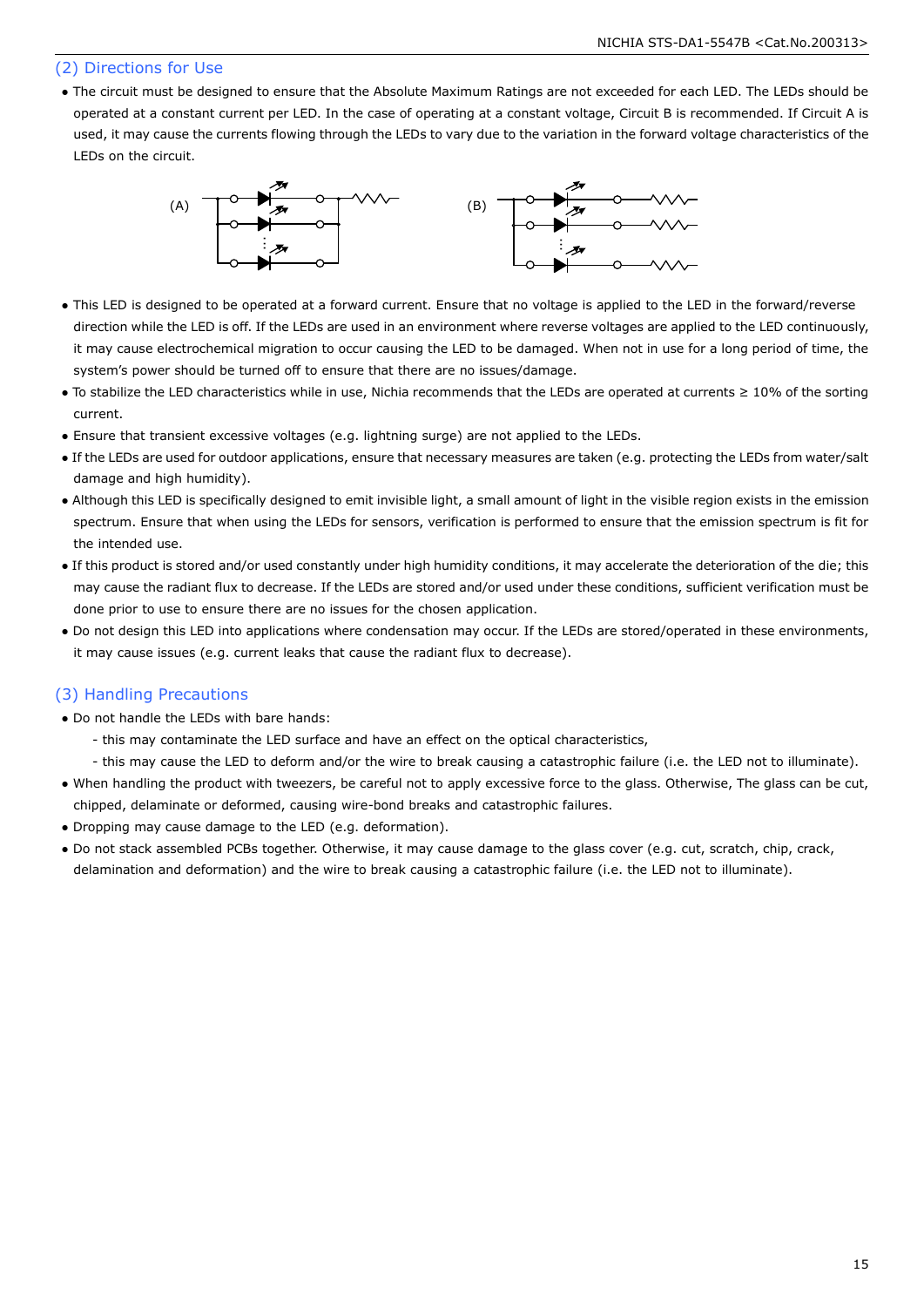#### (4) Design Consideration

- To operate the LEDs, using a copper-core PCB is recommended; this may cause issues (e.g. cracks in the glass cover/solder joints due to thermal stress) depending on the reflow soldering conditions. Ensure that sufficient verification is performed prior to use to ensure that there are no issues with the PCB/soldering conditions for the chosen application.
- If the LEDs are soldered to a PCB and the PCB assembly is bent (e.g. PCB depaneling process), it may cause the LED package to break. The PCB layout should be designed to minimize the mechanical stress on the LEDs when the PCB assembly is bent/warped.
- The amount of mechanical stress exerted on the LED from depaneling may vary depending on the LED position/orientation on the PCB assembly (e.g. especially in areas near V-groove scores). The PCB layout should be designed to minimize the mechanical stress on the LEDs when the PCB is separated into individual PCB assemblies.
- To separate a PCB populated with the LEDs, use a specially designed tool. Do not break the PCB by hand.
- If an aluminum-core PCB is used to operate the LEDs, it may cause thermal stress during operation causing damage to the solder joints (e.g. crack). Ensure that sufficient verification is performed prior to use.
- Volatile organic compounds that have been released from materials present around the LEDs (e.g. housing, gasket/seal, adhesive, secondary lens, lens cover, thermal grease, etc.) may adhere to the LED glass cover and other areas (e.g. package). If the LEDs are being used in a hermetically sealed environment, these volatile compounds can discolor after being exposed to heat and/or photon energy and it may greatly reduce the LED light output. In this case, ventilating the environment may improve the reduction in light output. Perform a light-up test of the chosen application for optical evaluation to ensure that there are no issues.

#### (5) Electrostatic Discharge (ESD)

● This LED is sensitive to transient excessive voltages (e.g. ESD, lightning surge). If this excessive voltage occurs in the circuit, it may cause the LED to be damaged causing issues (e.g. the LED to have a reduction in the radiant flux or not to illuminate [i.e. catastrophic failure]).

 Ensure that when handling the LEDs, necessary measures are taken to protect them from an ESD discharge. The following examples are recommended measures to eliminate the charge:

- Grounded wrist strap, ESD footwear, clothes, and floors
- Grounded workstation equipment and tools
- ESD table/shelf mat made of conductive materials
- Ensure that all necessary measures are taken to prevent the LEDs from being exposed to transient excessive voltages (e.g. ESD, lightning surge):
	- tools, jigs, and machines that are used are properly grounded
	- appropriate ESD materials/equipment are used in the work area
	- the system/assembly is designed to provide ESD protection for the LEDs
- If the tool/equipment used is an insulator (e.g. glass cover, plastic, etc.), ensure that necessary measures have been taken to protect the LED from transient excessive voltages (e.g. ESD). The following examples are recommended measures to eliminate the charge:
	- Dissipating static charge with conductive materials
	- Preventing charge generation with moisture
	- Neutralizing the charge with ionizers
- To detect if an LED was damaged by transient excess voltages (i.e. an ESD event during the system's assembly process), perform a characteristics inspection (e.g. forward voltage measurement) at low current ( $\leq 1$ mA).
- Failure Criteria:  $V_F$ <2.0V at I $_F$ =0.5mA

If the LED is damaged by transient excess voltages (e.g. ESD), it will cause the Forward Voltage (V<sub>F</sub>) to decrease.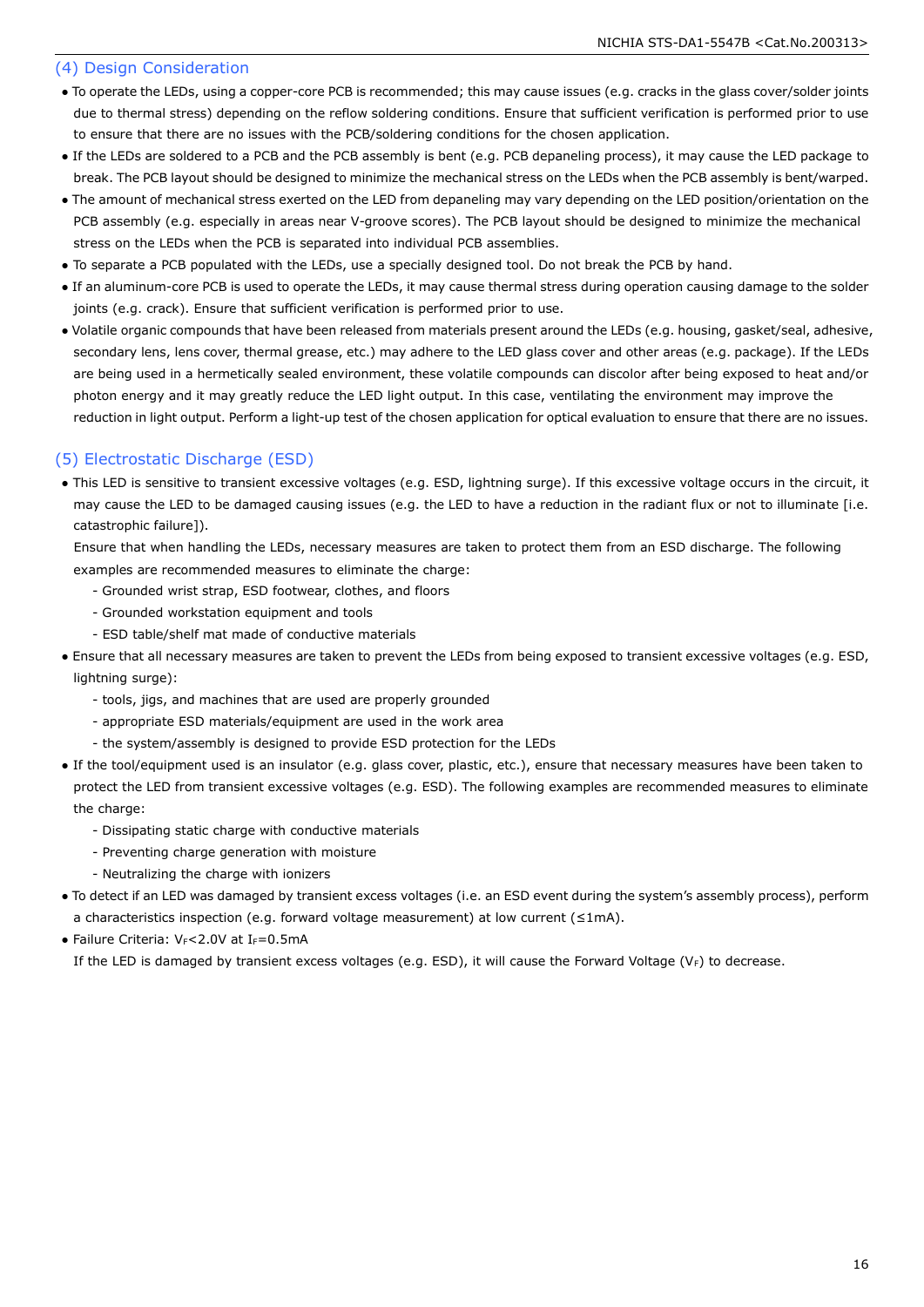#### (6) Thermal Management

- The Absolute Maximum Junction Temperature  $(T<sub>J</sub>)$  must not be exceeded under any circumstances. The increase in the temperature of an LED while in operation may vary depending on the PCB thermal resistance and the density of LEDs on the PCB assembly. Ensure that when using the LEDs for the chosen application, heat is not concentrated in an area and properly managed in the system/assembly.
- The operating current should be determined by considering the temperature conditions surrounding the LED (i.e.  $T_A$ ). Ensure that when operating the LED, proper measures are taken to dissipate the heat.
- The following three equations can be used to calculate the LED junction temperature:

1)  $T_1 = T_A + R_{\theta JA} \cdot W$  2)  $T_1 = T_S + R_{\theta JS} \cdot W$  3)  $T_1 = T_C + R_{\theta JC} \cdot W$ 

\*TJ=LED Junction Temperature: °C

 $T_A$ =Ambient Temperature: °C

T<sub>S</sub>=Soldering Temperature (Die Heat Sink): °C

T<sub>C</sub>=Case Temperature: °C

R<sub>θJA</sub>=Thermal Resistance from Junction to Ambient: °C/W

 $R<sub>0JS</sub>$ =Thermal Resistance from Junction to T<sub>S</sub> Measurement Point: °C/W

 $R_{\theta$ JC=Thermal Resistance from Junction to T<sub>C</sub> Measurement Point: °C/W

W=Input Power( $I_F\times V_F$ ): W

![](_page_17_Figure_14.jpeg)

• Once the LEDs have been soldered to a PCB, it is difficult to measure T<sub>c</sub> due to the location of the T<sub>c</sub> measurement point. Refer **to the relevant application notes for other methods of determining the TJ. To access the application notes, go to the Technical Suggestions And Recommendations section of Nichia's website.**

#### (7) Cleaning

- Do not clean the LEDs. If the LED is cleaned, it may cause damage to the package/glass cover causing issues; ensure that if the LEDs are cleaned, sufficient verification is performed prior to use. Additionally, ensure that the solvent being used does not cause any other issues (e.g. CFC-based solvents are heavily regulated).
- Do not clean the LEDs with an ultrasonic cleaner. If cleaning must be done, ensure that sufficient verification is performed by using a finished assembly with LEDs to determine cleaning conditions (e.g. ultrasonic power, LED position on the PCB assembly) that do not cause an issue.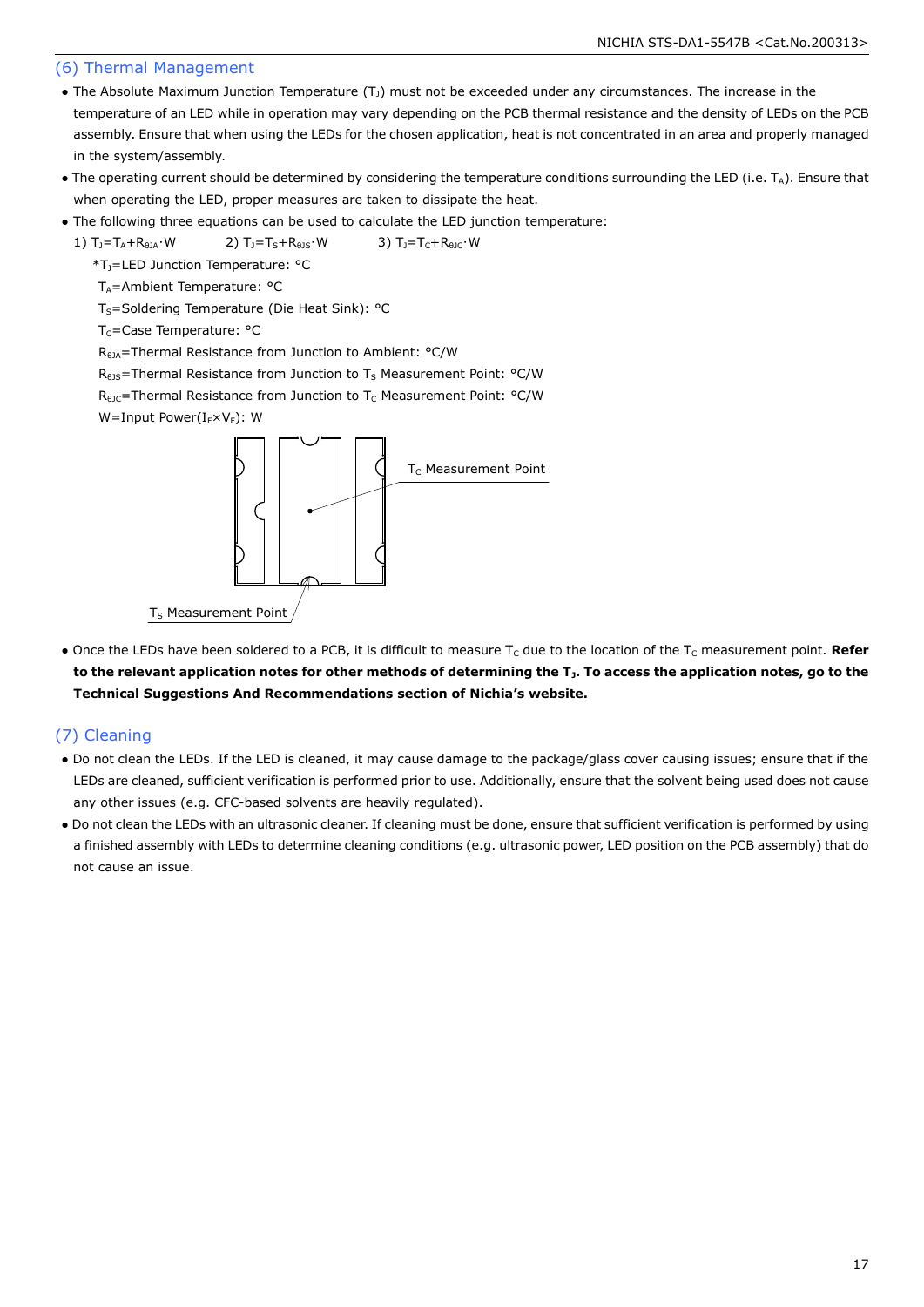#### (8) Eye Safety

- There may be two important international specifications that should be noted for safe use of the LEDs: IEC 62471:2006 Photobiological safety of lamps and lamp systems and IEC 60825-1:2001 (i.e. Edition 1.2) Safety of Laser Products - Part 1: Equipment Classification and Requirements. Ensure that when using the LEDs, there are no issues with the following points:
	- LEDs have been removed from the scope of IEC 60825-1 since IEC 60825-1:2007 (i.e. Edition 2.0) was published. However, depending on the country/region, there are cases where the requirements of the IEC 60825-1:2001 specifications or equivalent must be adhered to.
	- LEDs have been included in the scope of IEC 62471:2006 since the release of the specification in 2006.
	- Most Nichia LEDs will be classified as the Exempt Group or Risk Group 1 according to IEC 62471:2006. However, in the case of high-power LEDs containing blue wavelengths in the emission spectrum, there are LEDs that will be classified as Risk Group 2 depending on the characteristics (e.g. radiation flux, emission spectrum, directivity, etc.)
	- If the LED is used in a manner that produces an increased output or with an optic to collimate the light from the LED, it may cause damage to the human eye.
- If an LED is operated in a manner that emits a flashing light, it may cause health issues (e.g. visual stimuli causing eye discomfort). The system should be designed to ensure that there are no harmful effects on the human body.
- This LED emits light in the ultraviolet (UV) region. The UV light from an LED while in operation is intense and harmful; if human eyes are exposed to this light, it may cause damage to them. Do not look directly or indirectly (e.g. through an optic) at the UV light. Ensure that if there is a possibility that the UV light reflects off objects and enters the eyes, appropriate protection gear (e.g. goggles) is used to prevent the eyes from being exposed to the light.
- Ensure that appropriate warning signs/labels are provided both on each of the systems/applications using the UV LEDs, in all necessary documents (e.g. specification, manual, catalogs, etc.), and on the packaging materials.

#### (9) Miscellaneous

- Nichia warrants that the discrete LEDs will meet the requirements/criteria as detailed in the Reliability section within this specification. If the LEDs are used under conditions/environments deviating from or inconsistent with those described in this specification, the resulting damage and/or injuries will not be covered by this warranty.
- Nichia warrants that the discrete LEDs manufactured and/or supplied by Nichia will meet the requirements/criteria as detailed in the Reliability section within this specification; it is the customer's responsibility to perform sufficient verification prior to use to ensure that the lifetime and other quality characteristics required for the intended use are met.
- The applicable warranty period is one year from the date that the LED is delivered. In the case of any incident that appears to be in breach of this warranty, the local Nichia sales representative should be notified to discuss instructions on how to proceed while ensuring that the LED in question is not disassembled or removed from the PCB if it has been attached to the PCB. If a breach of this warranty is proved, Nichia will provide the replacement for the non-conforming LED or an equivalent item at Nichia's discretion. FOREGOING ARE THE EXCLUSIVE REMEDIES AVAILABLE TO THE CUSTOMER IN RESPECT OF THE BREACH OF THE WARRANTY CONTAINED HEREIN, AND IN NO EVENT SHALL NICHIA BE RESPONSIBLE FOR ANY INDRECT, INCIDENTAL OR CONSEQUENTIAL LOSSES AND/OR EXPENSES (INCLUDING LOSS OF PROFIT) THAT MAY BE SUFFERED BY THE CUSTOMER ARISING OUT OF A BREACH OF THE WARRANTY.
- NICHIA DISCLAIMS ALL OTHER WARRANTIES, EXPRESS OR IMPLIED, INCLUDING THE IMPLIED WARRANTIES OF MERCHANTABILITY AND FITNESS FOR A PARTICULAR PURPOSE.
- This LED is intended to be used for general lighting, household appliances, electronic devices (e.g. mobile communication devices); it is not designed or manufactured for use in applications that require safety critical functions (e.g. aircraft, automobiles, combustion equipment, life support systems, nuclear reactor control system, safety devices, spacecraft, submarine repeaters, traffic control equipment, trains, vessels, etc.). If the LEDs are planned to be used for these applications, unless otherwise detailed in the specification, Nichia will neither guarantee that the LED is fit for that purpose nor be responsible for any resulting property damage, injuries and/or loss of life/health. This LED does not comply with IATF 16949 and is not intended for automotive applications.
- The customer will not reverse engineer, disassemble or otherwise attempt to extract knowledge/design information from the LED.
- All copyrights and other intellectual property rights in this specification in any form are reserved by Nichia or the right holders who have granted Nichia permission to use the content. Without prior written permission from Nichia, no part of this specification may be reproduced in any form or by any means.
- Both the customer and Nichia will agree on the official specifications for the supplied LEDs before any programs are officially launched. Without this agreement in writing (i.e. Customer Specific Specification), changes to the content of this specification may occur without notice (e.g. changes to the foregoing specifications and appearance, discontinuation of the LEDs, etc.).